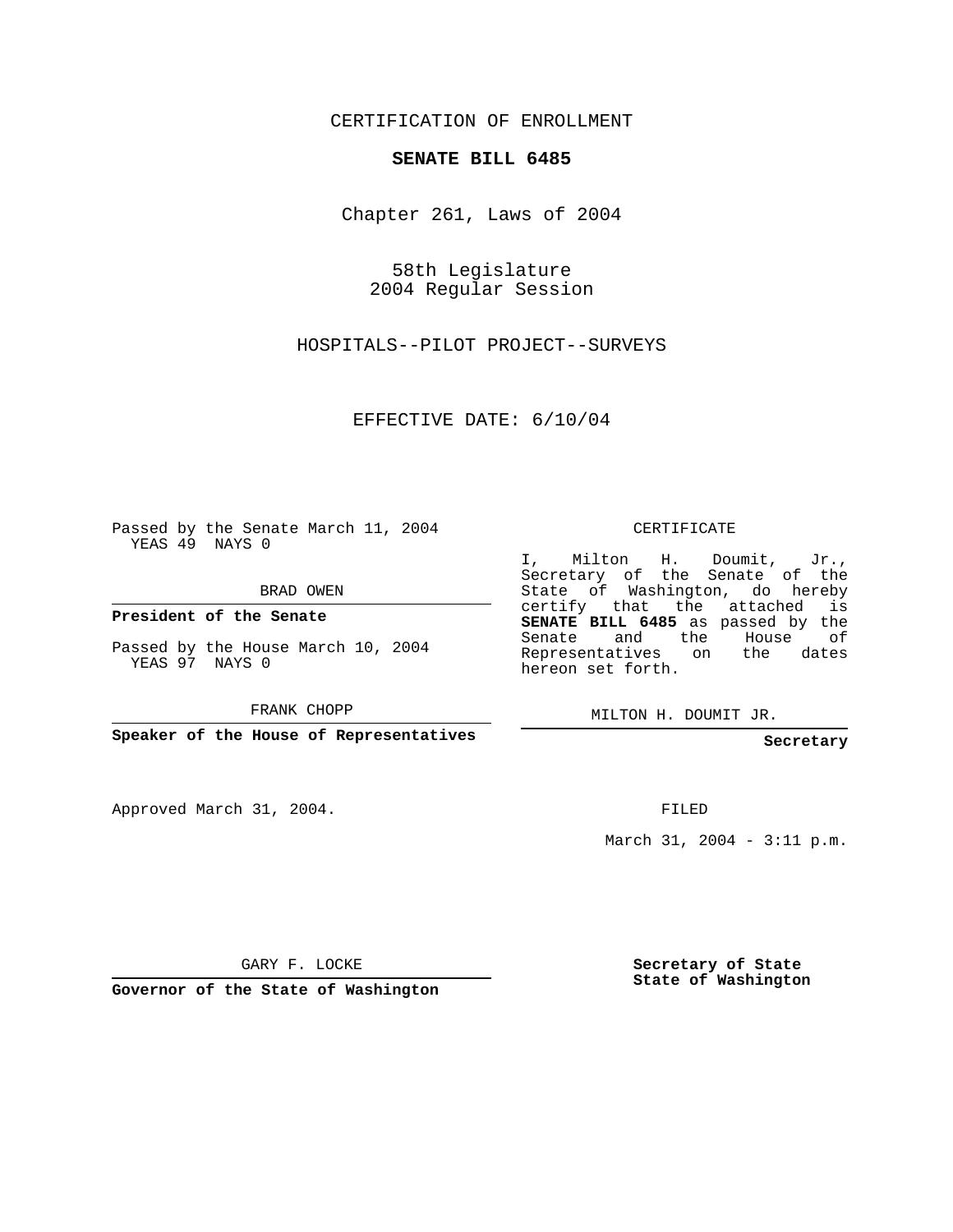# **SENATE BILL 6485** \_\_\_\_\_\_\_\_\_\_\_\_\_\_\_\_\_\_\_\_\_\_\_\_\_\_\_\_\_\_\_\_\_\_\_\_\_\_\_\_\_\_\_\_\_

\_\_\_\_\_\_\_\_\_\_\_\_\_\_\_\_\_\_\_\_\_\_\_\_\_\_\_\_\_\_\_\_\_\_\_\_\_\_\_\_\_\_\_\_\_

### AS AMENDED BY THE HOUSE

Passed Legislature - 2004 Regular Session

### **State of Washington 58th Legislature 2004 Regular Session**

**By** Senators Deccio and Winsley

Read first time 01/21/2004. Referred to Committee on Health & Long-Term Care.

 AN ACT Relating to improving the regulatory environment for hospitals; amending RCW 70.41.080, 70.41.120, 70.38.105, and 70.44.240; adding new sections to chapter 70.41 RCW; and creating a new section.

BE IT ENACTED BY THE LEGISLATURE OF THE STATE OF WASHINGTON:

 NEW SECTION. **Sec. 1.** (1) The department of health, in cooperation with the Washington state hospital association, shall oversee a pilot project to implement and evaluate strategies to reduce the burden on hospitals, and improve the quality and efficiency, of hospital surveys or audits.

 (2) The pilot project shall also include the state auditor's office, the department of revenue, the department of social and health services, the state board of pharmacy, the department of ecology, the office of the state fire marshal, the department of labor and industries, local building and fire officials, and the joint commission on accreditation of health care organizations.

 (3) Strategies to be implemented and evaluated by the pilot project include, but are not limited to, providing notice of survey and audit visits, consolidation of survey and audit visits, coordination of separate survey and audit visits, deeming of one agency's visits for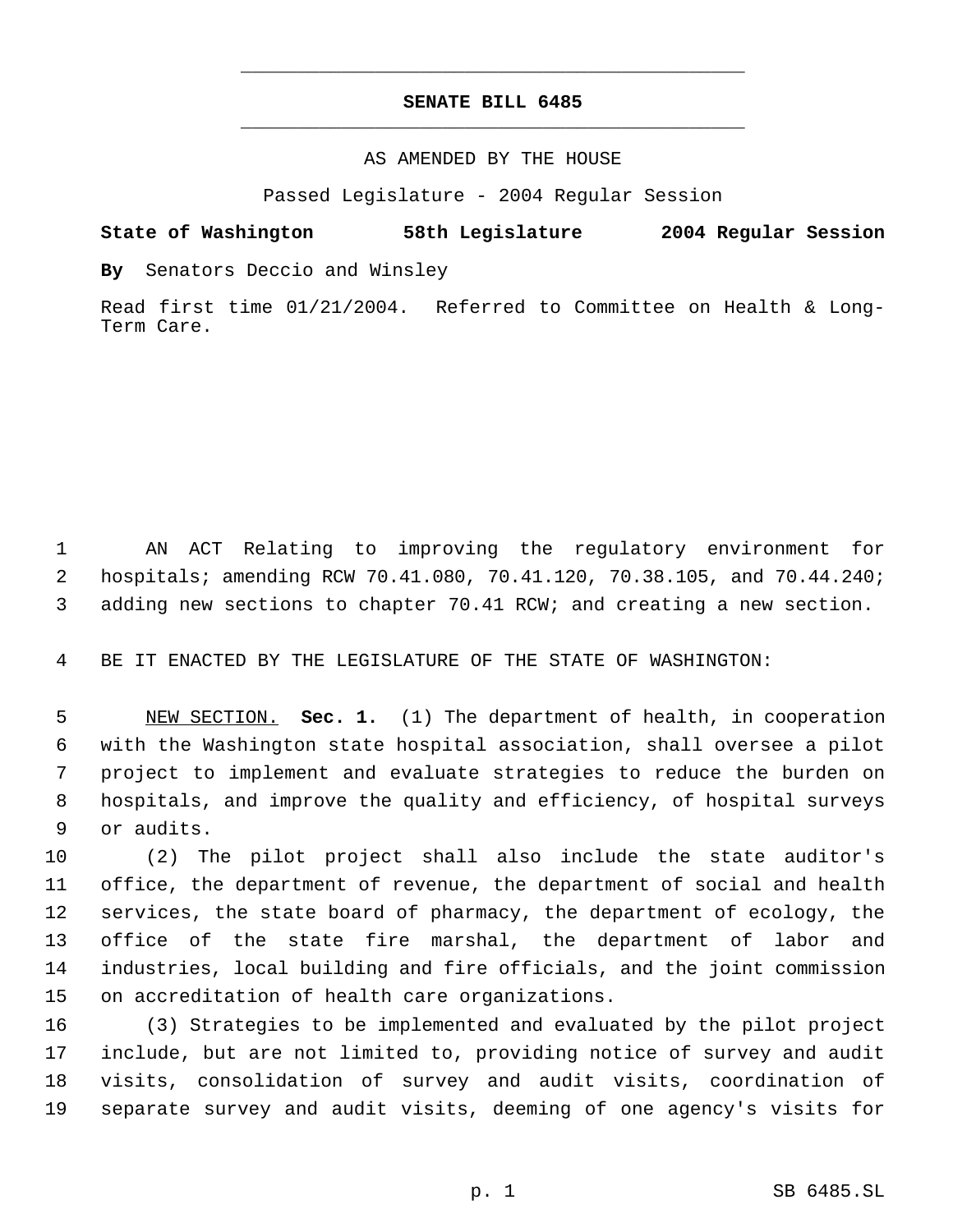another, using a combined entrance meeting with hospital management, identifying a standard set of documents to be available for all surveys and audits, and minimizing duplication of required documents.

 (4) The department of health shall report to the legislature by December 1, 2004, regarding the results of the pilot project and the strategies identified for adoption on a statewide basis to improve the regulatory environment for hospitals while assuring the safety and well-being of patients and full compliance with relevant state and local laws.

 NEW SECTION. **Sec. 2.** A new section is added to chapter 70.41 RCW to read as follows:

 (1) Unless the context clearly requires otherwise, the definitions in this subsection apply throughout this section.

 (a) "Agency" means a department of state government created under RCW 43.17.010 and the office of the state auditor.

 (b) "Audit" means an examination of records or financial accounts to evaluate accuracy and monitor compliance with statutory or regulatory requirements.

(c) "Hospital" means a hospital licensed under chapter 70.41 RCW.

 (d) "Survey" means an inspection, examination, or site visit conducted by an agency to evaluate and monitor the compliance of a hospital or hospital services or facilities with statutory or regulatory requirements.

 (2) By July 1, 2004, each state agency which conducts hospital surveys or audits shall post to its agency web site a list of the most frequent problems identified in its hospital surveys or audits along with information on how to avoid or address the identified problems, and a person within the agency that a hospital may contact with questions or for further assistance.

 (3) By July 1, 2004, the department of health, in cooperation with other state agencies which conduct hospital surveys or audits, shall develop an instrument, to be provided to every hospital upon completion of a state survey or audit, which allows the hospital to anonymously evaluate the survey or audit process in terms of quality, efficacy, and the extent to which it supported improved patient care and compliance with state law without placing an unnecessary administrative burden on the hospital. The evaluation may be returned to the department of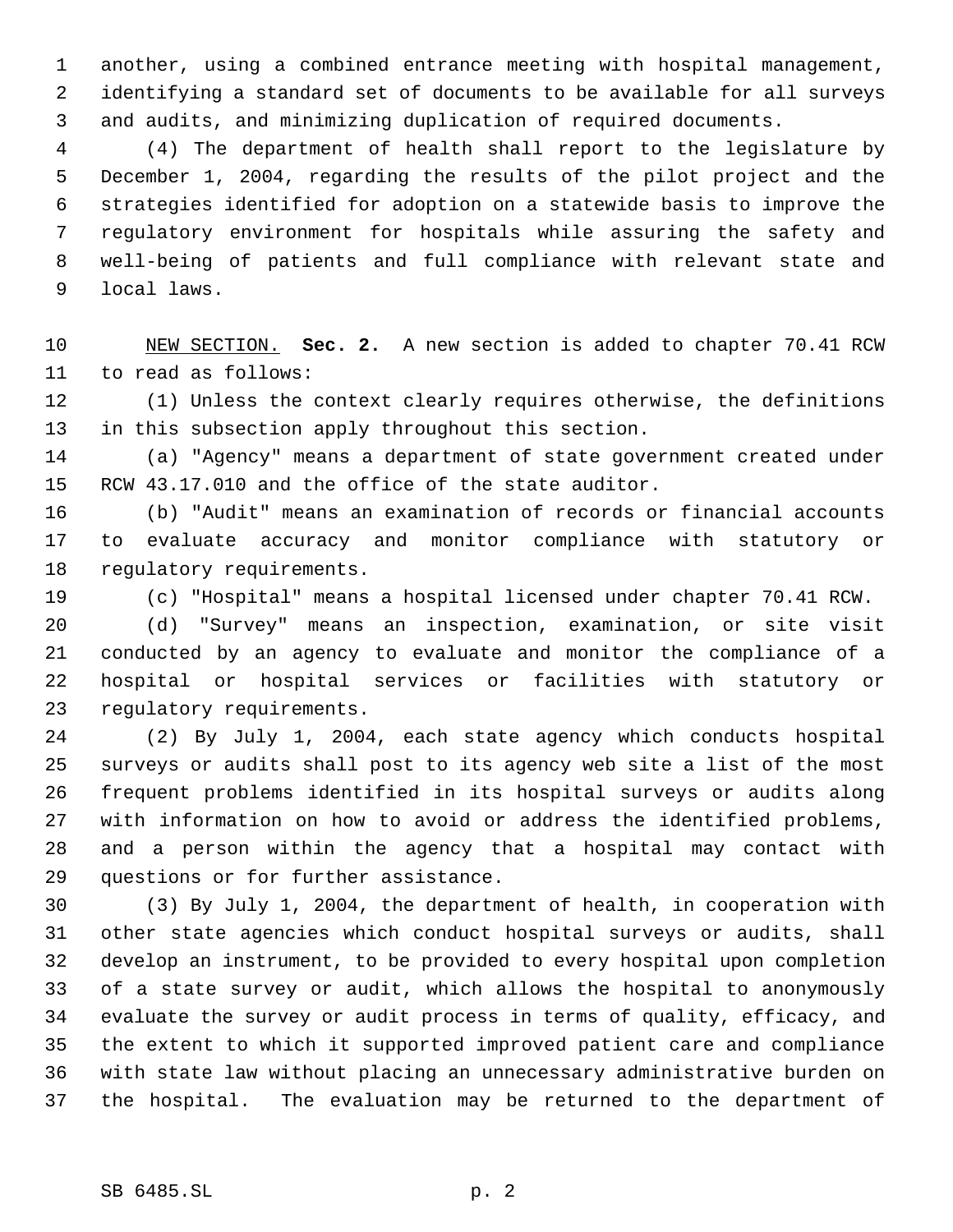health for distribution to the appropriate agency. The department of health shall annually compile the evaluations in a report to the legislature.

 (4) Except when responding to complaints or immediate public health and safety concerns or when such prior notice would conflict with other state or federal law, any state agency that provides notice of a hospital survey or audit must provide such notice to the hospital no less than four weeks prior to the date of the survey or audit.

 **Sec. 3.** RCW 70.41.080 and 1995 c 369 s 40 are each amended to read as follows:

 Standards for fire protection and the enforcement thereof, with respect to all hospitals to be licensed hereunder shall be the responsibility of the chief of the Washington state patrol, through the director of fire protection, who shall adopt, after approval by the department, such recognized standards as may be applicable to hospitals for the protection of life against the cause and spread of fire and 17 fire hazards. Such standards shall be consistent with the standards 18 adopted by the federal centers for medicare and medicaid services for hospitals that care for medicare or medicaid beneficiaries. The department upon receipt of an application for a license, shall submit to the director of fire protection in writing, a request for an inspection, giving the applicant's name and the location of the premises to be licensed. Upon receipt of such a request, the chief of the Washington state patrol, through the director of fire protection, or his or her deputy, shall make an inspection of the hospital to be licensed, and if it is found that the premises do not comply with the required safety standards and fire regulations as adopted pursuant to this chapter, he or she shall promptly make a written report to the hospital and to the department listing the corrective actions required and the time allowed for accomplishing such corrections. The applicant or licensee shall notify the chief of the Washington state patrol, through the director of fire protection, upon completion of any corrections required by him or her, and the chief of the Washington state patrol, through the director of fire protection, or his or her deputy, shall make a reinspection of such premises. Whenever the hospital to be licensed meets with the approval of the chief of the Washington state patrol, through the director of fire protection, he or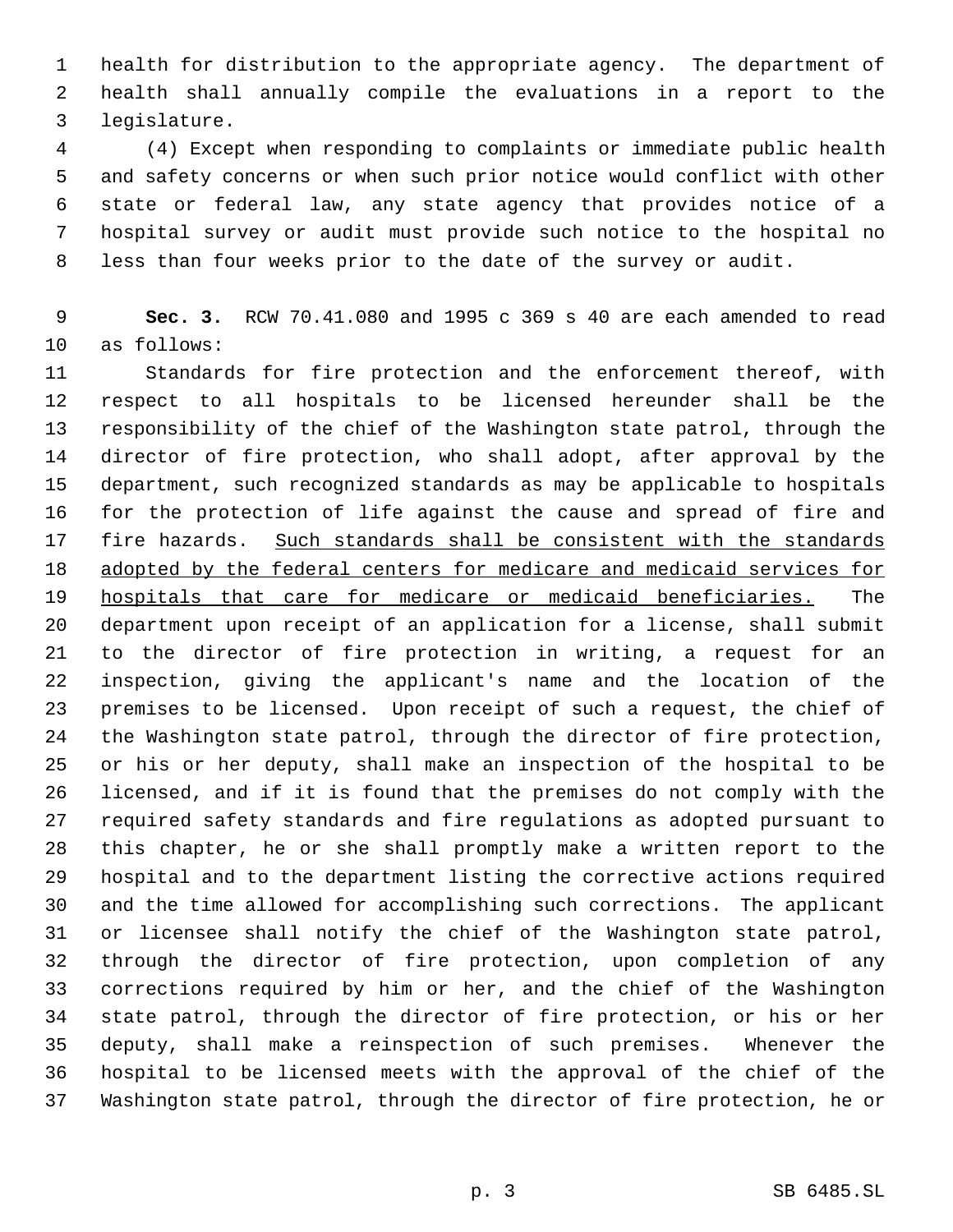she shall submit to the department a written report approving the hospital with respect to fire protection, and such report is required before a full license can be issued. The chief of the Washington state patrol, through the director of fire protection, shall make or cause to be made inspections of such hospitals at least once a year.

 In cities which have in force a comprehensive building code, the provisions of which are determined by the chief of the Washington state patrol, through the director of fire protection, to be equal to the minimum standards of the code for hospitals adopted by the chief of the Washington state patrol, through the director of fire protection, the chief of the fire department, provided the latter is a paid chief of a paid fire department, shall make the inspection with the chief of the Washington state patrol, through the director of fire protection, or his or her deputy and they shall jointly approve the premises before a full license can be issued.

 **Sec. 4.** RCW 70.41.120 and 1995 c 282 s 4 are each amended to read as follows:

 The department shall make or cause to be made at least yearly an inspection of all hospitals. Every inspection of a hospital may include an inspection of every part of the premises. The department may make an examination of all phases of the hospital operation necessary to determine compliance with the law and the standards, rules and regulations adopted thereunder. Any licensee or applicant desiring to make alterations or additions to its facilities or to construct new facilities shall, before commencing such alteration, addition or new construction, comply with the regulations prescribed by the department.

 No hospital licensed pursuant to the provisions of this chapter shall be required to be inspected or licensed under other state laws or rules and regulations promulgated thereunder, or local ordinances, relative to hotels, restaurants, lodging houses, boarding houses, places of refreshment, nursing homes, maternity homes, or psychiatric hospitals.

 To avoid unnecessary duplication in inspections, the department 34 shall coordinate with the department of social and health services, the office of the state fire marshal, and local agencies when inspecting 36 facilities over which ((both agencies have)) each agency has jurisdiction, the facilities including but not necessarily being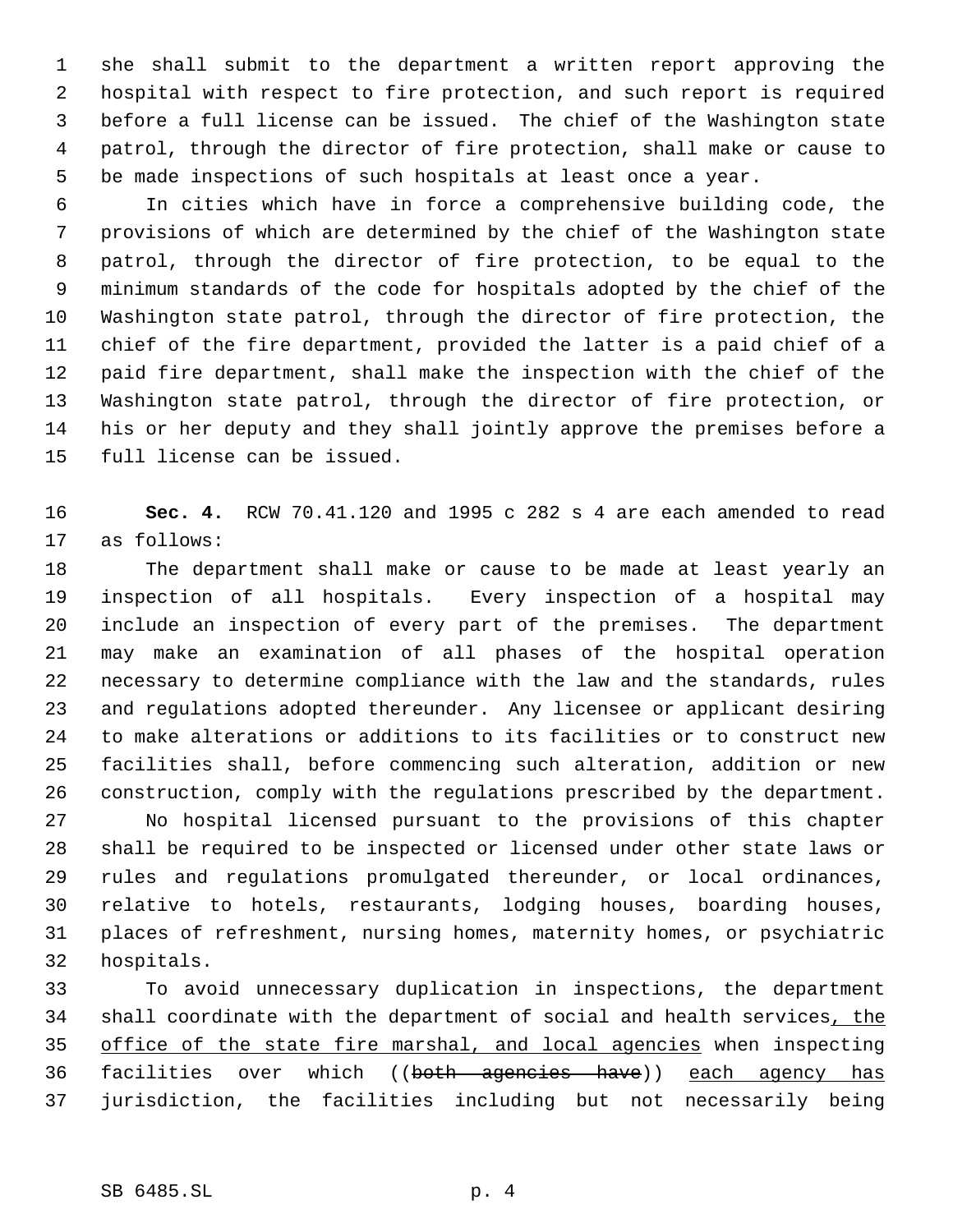limited to hospitals with both acute care and skilled nursing or 2 psychiatric nursing functions. The department shall notify the office 3 of the state fire marshal and the relevant local agency at least four weeks prior to any inspection conducted under this section and invite 5 their attendance at the inspection, and shall provide a copy of its

inspection report to each agency upon completion.

 NEW SECTION. **Sec. 5.** A new section is added to chapter 70.41 RCW to read as follows:

 (1) The department shall coordinate its hospital construction review process with other state and local agencies having similar review responsibilities, including the department of labor and industries, the office of the state fire marshal, and local building and fire officials. Inconsistencies or conflicts among the agencies shall be identified and eliminated. The department shall provide local agencies with relevant information derived from its construction review process.

 (2) By September 1, 2004, the department shall report to the legislature regarding its implementation of subsection (1) of this section.

 **Sec. 6.** RCW 70.38.105 and 1996 c 50 s 1 are each amended to read as follows:

 (1) The department is authorized and directed to implement the certificate of need program in this state pursuant to the provisions of this chapter.

 (2) There shall be a state certificate of need program which is administered consistent with the requirements of federal law as necessary to the receipt of federal funds by the state.

 (3) No person shall engage in any undertaking which is subject to certificate of need review under subsection (4) of this section without first having received from the department either a certificate of need or an exception granted in accordance with this chapter.

 (4) The following shall be subject to certificate of need review under this chapter:

 (a) The construction, development, or other establishment of a new health care facility;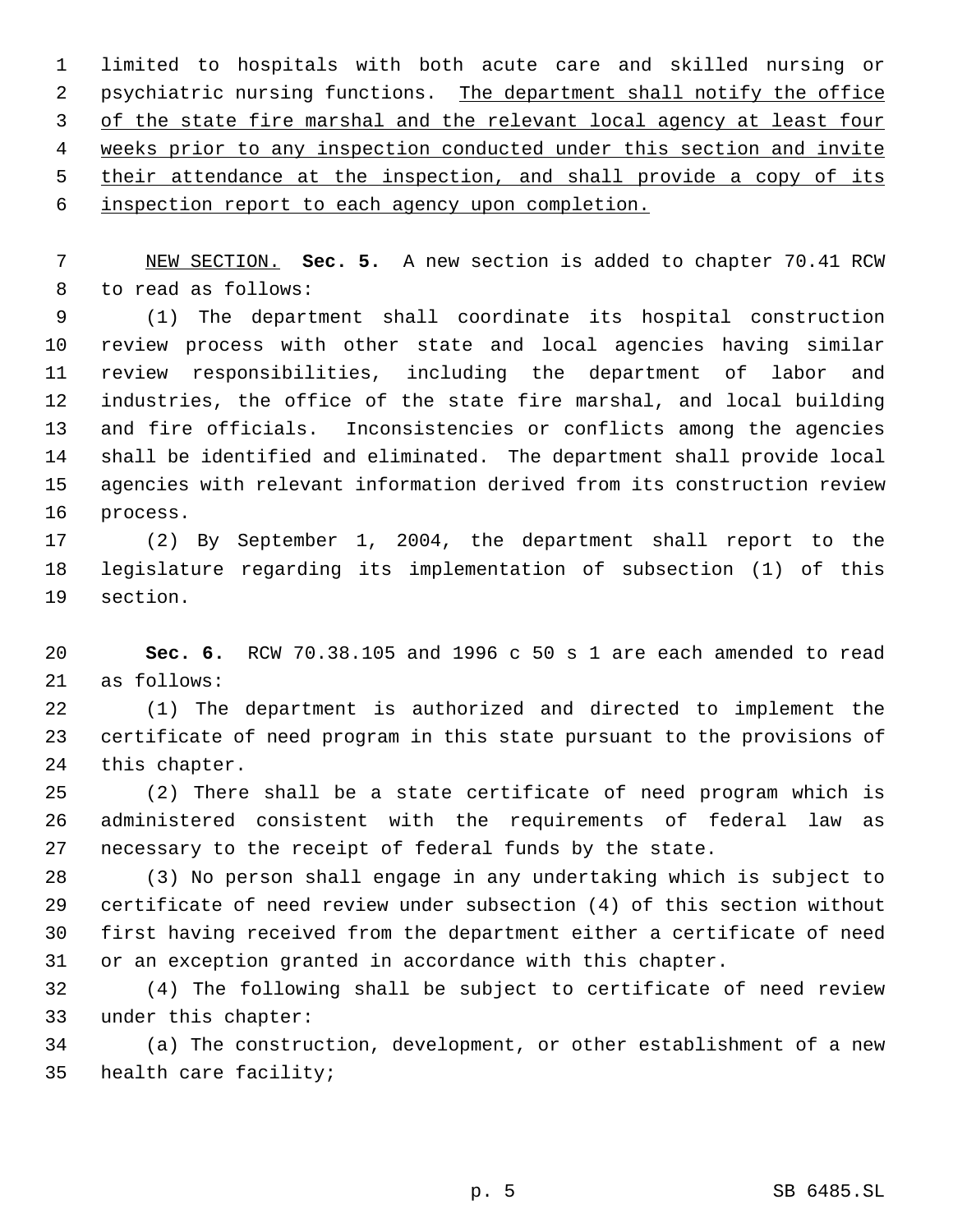(b) The sale, purchase, or lease of part or all of any existing hospital as defined in RCW 70.38.025;

 (c) Any capital expenditure for the construction, renovation, or alteration of a nursing home which substantially changes the services of the facility after January 1, 1981, provided that the substantial changes in services are specified by the department in rule;

 (d) Any capital expenditure for the construction, renovation, or alteration of a nursing home which exceeds the expenditure minimum as defined by RCW 70.38.025. However, a capital expenditure which is not subject to certificate of need review under (a), (b), (c), or (e) of this subsection and which is solely for any one or more of the following is not subject to certificate of need review:

(i) Communications and parking facilities;

 (ii) Mechanical, electrical, ventilation, heating, and air conditioning systems;

## 16 (iii) Energy conservation systems;

 (iv) Repairs to, or the correction of, deficiencies in existing physical plant facilities which are necessary to maintain state licensure, however, other additional repairs, remodeling, or replacement projects that are not related to one or more deficiency citations and are not necessary to maintain state licensure are not exempt from certificate of need review except as otherwise permitted by (d)(vi) of this subsection or RCW 70.38.115(13);

 (v) Acquisition of equipment, including data processing equipment, which is not or will not be used in the direct provision of health services;

 (vi) Construction or renovation at an existing nursing home which involves physical plant facilities, including administrative, dining areas, kitchen, laundry, therapy areas, and support facilities, by an existing licensee who has operated the beds for at least one year;

(vii) Acquisition of land; and

(viii) Refinancing of existing debt;

 (e) A change in bed capacity of a health care facility which increases the total number of licensed beds or redistributes beds among acute care, nursing home care, and boarding home care if the bed redistribution is to be effective for a period in excess of six months, or a change in bed capacity of a rural health care facility licensed under RCW 70.175.100 that increases the total number of nursing home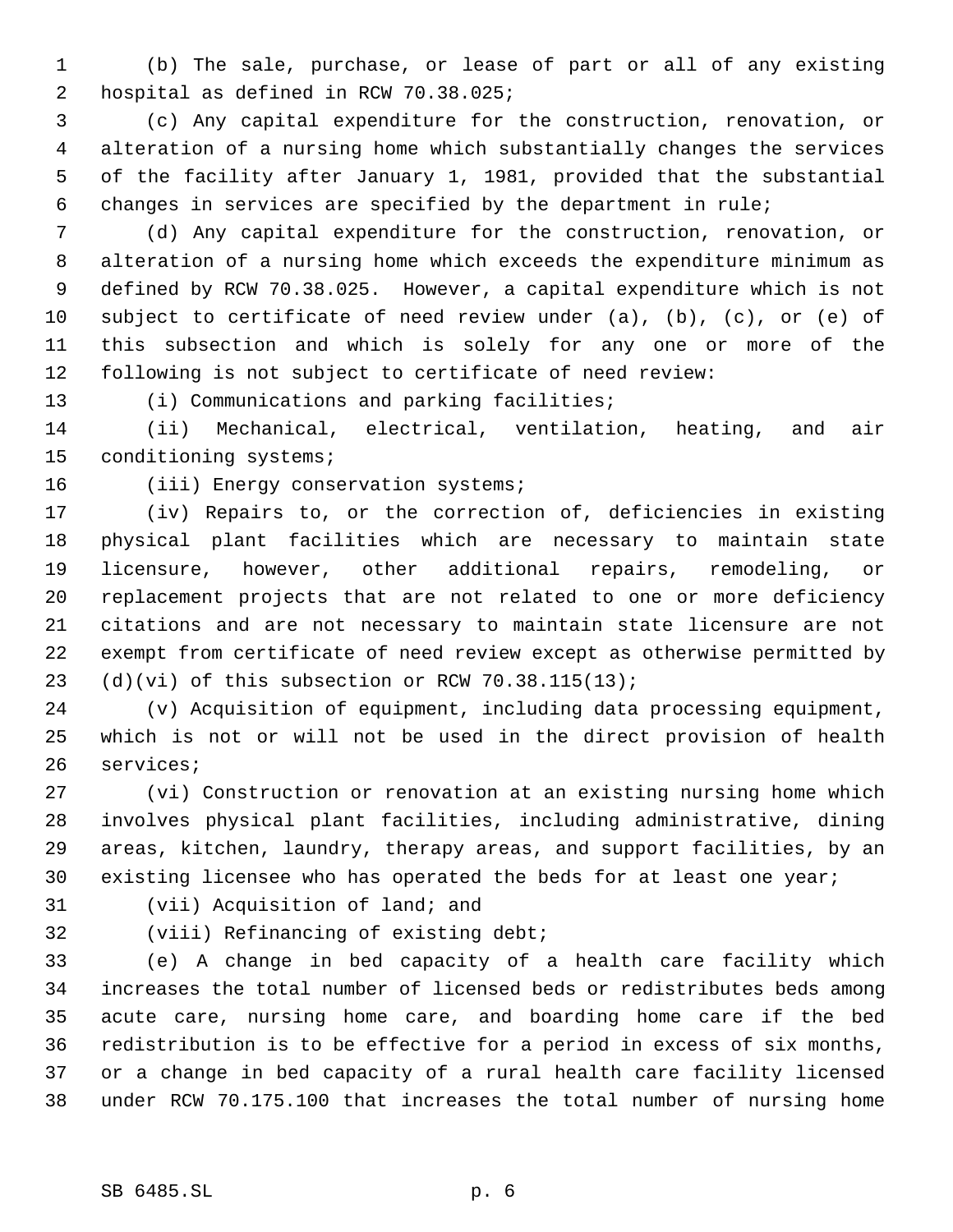beds or redistributes beds from acute care or boarding home care to nursing home care if the bed redistribution is to be effective for a period in excess of six months. A health care facility certified as a critical access hospital under 42 U.S.C. 1395i-4 may increase its total number of licensed beds to the total number of beds permitted under 42 U.S.C. 1395i-4 for acute care and may redistribute beds permitted under 42 U.S.C. 1395i-4 among acute care and nursing home care without being subject to certificate of need review. If there is a nursing home 9 licensed under chapter 18.51 RCW within twenty-seven miles of the critical access hospital, the critical access hospital is subject to certificate of need review except for:

 (i) Critical access hospitals which had designated beds to provide 13 nursing home care, in excess of five swing beds, prior to December 31, 2003; or

(ii) Up to five swing beds.

 Critical access hospital beds not subject to certificate of need 17 review under this subsection  $(4)(e)$  will not be counted as either acute care or nursing home care for certificate of need review purposes. If a health care facility ceases to be certified as a critical access hospital under 42 U.S.C. 1395i-4, the hospital may revert back to the type and number of licensed hospital beds as it had when it requested critical access hospital designation;

 (f) Any new tertiary health services which are offered in or through a health care facility or rural health care facility licensed under RCW 70.175.100, and which were not offered on a regular basis by, in, or through such health care facility or rural health care facility within the twelve-month period prior to the time such services would be offered;

 (g) Any expenditure for the construction, renovation, or alteration of a nursing home or change in nursing home services in excess of the expenditure minimum made in preparation for any undertaking under subsection (4) of this section and any arrangement or commitment made for financing such undertaking. Expenditures of preparation shall include expenditures for architectural designs, plans, working drawings, and specifications. The department may issue certificates of need permitting predevelopment expenditures, only, without authorizing any subsequent undertaking with respect to which such predevelopment expenditures are made; and